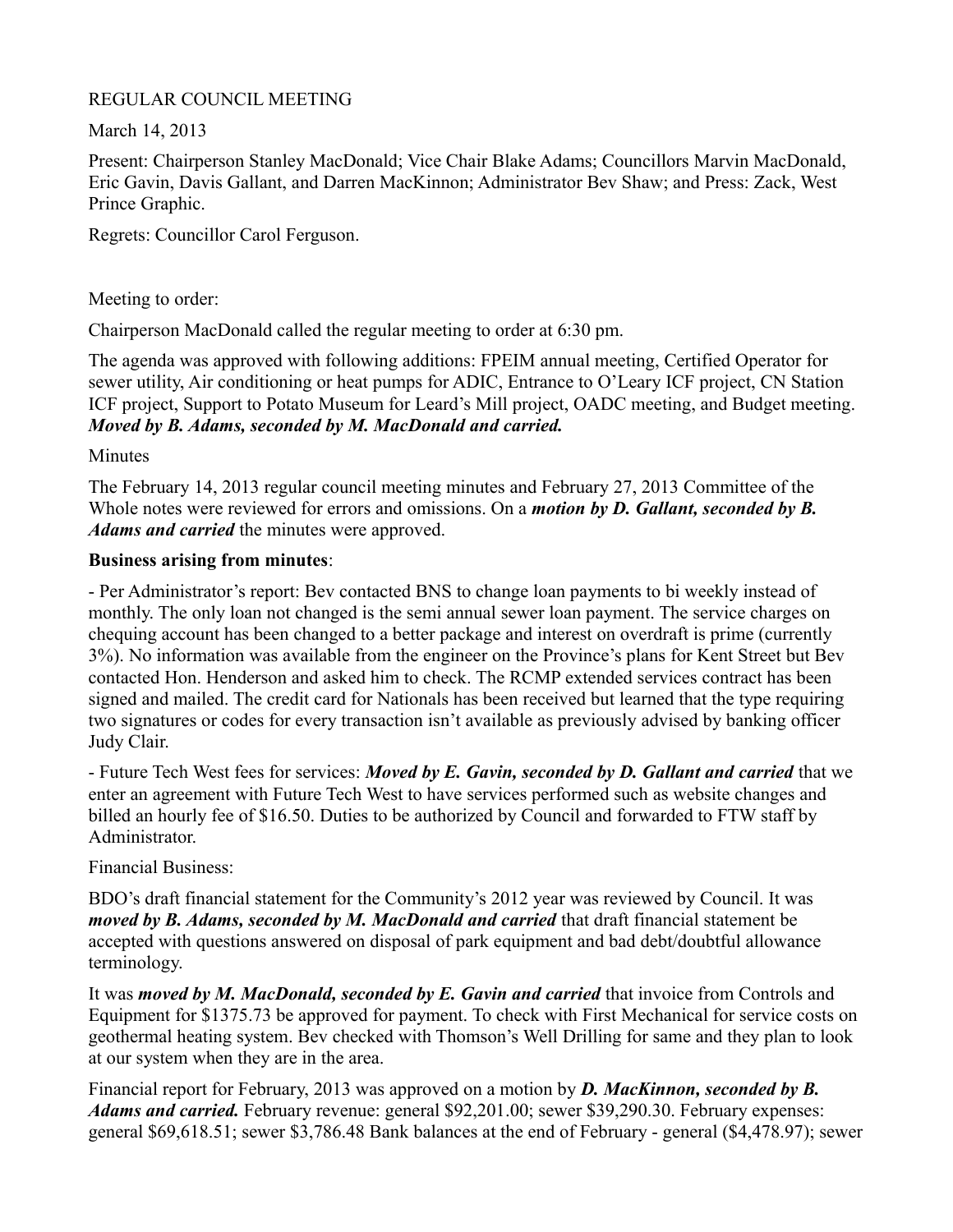\$29,728.67. Copies of updated 2012 budget circulated to Council.

# NEW BUSINESS

# Chairperson's report

Stanley reported attending the municipal orientation sessions held in Linkletter and South Shore and the semi annual meeting of PEI Tourism Association. He visited and welcomed the manager at the new O'Leary Building Centre and advised that the Curling Club is holding a fund raiser with Bruce and Boomer. The Curling Club, on Fridays and the Legion, on Mondays are putting on lunches as fund raisers for their facilities.

Administrator's report

Written report circulated to Council.

Council reviewed quote from United Janitorial for stripping and waxing floors at Complex and ADIC. It was *moved by D. MacKinnon, seconded by B. Adams and carried* that the Community accept the quote from United Janitorial for \$1200 for complex and \$600 for ADIC.

Building/Business permits - nil.

Reports from departments:

*Police -* Cst. MacGrath attended the meeting and reviewed the RCMP report for February, 2013 saying 164 hours were spent policing the Community of O'Leary and members responded to 9 calls for service. Provincial statutes breakdown: 2 Liquor Control Act violations, 2 speeding violations, 6 nonmoving traffic violations and 4 written warnings. Five criminal background checks were performed.

*Development & Tourism* - Blake reviewed his report which was circulated to Council. He is currently working with Wendi at Future Tech West on design and cost estimates for the Entrance to O'Leary project. Blakes's committee met and have some ideas to bring to Phil Wood, our planner. He also spoke with Cliff MacQuaid, owner of the former Stedman's building, regarding plans for the site. At the moment Mr. MacQuaid is not pursuing any development at the site but will review in the spring.

*Sewer/Streets & Sidewalks/Properties -* Davis reported that a manhole at the end of Centennial was damaged by a snowplow but its been temporarily repaired. A circulating pump has been replaced on the oil burning heat system in the complex. Eavetroughs at CN need to be cleaned. Council suggested that debris be cleaned up on Community properties. Bev has a couple of community service workers lined up for this job.

*Recreation* - Eric reported that 7 teams have registered for the U16 Nationals and that sponsorship commitments are being made. Council invited Tylan to our next Council meeting to present the progress of the Nationals committee. Meeting discussed the use of the events calendar on our website and development of a flyer for ADIC promotion. Signage for the ADIC was discussed - to get quotes on large sign/reader board and a small one for the dances. Eric is working on the Advisory Board for the ADIC. It was *moved by B. Adams, seconded by E. Gavin and carried* that an ADIC Advisory Board be established and membership to include two youth.

Tylan's written report was circulated to Council. He reported that March break activities have been planned as well as the annual spring ball hockey program. Staffing applications have been submitted.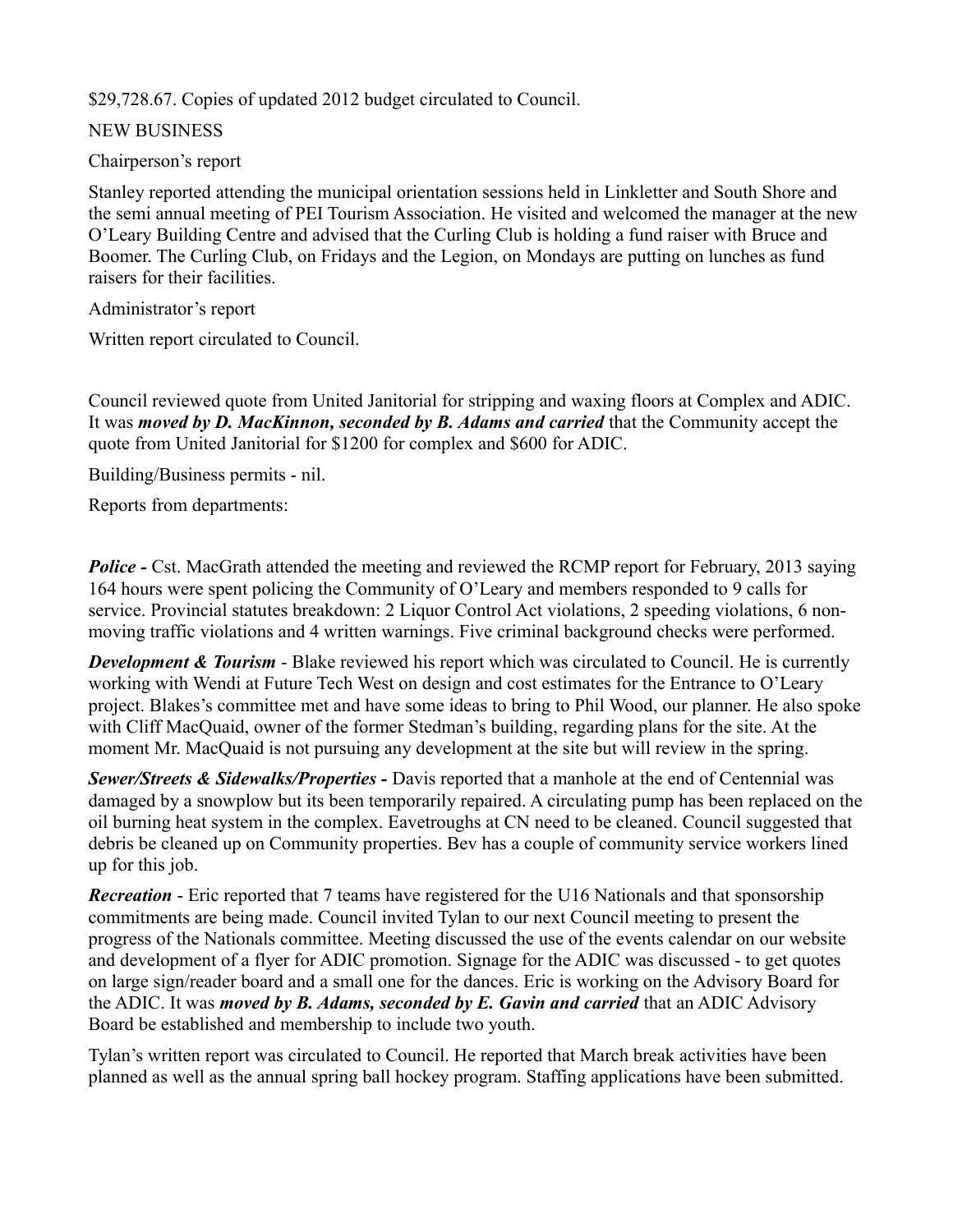*Fire Department* - Chief Blair Perry submitted a written report saying that in February, the department responded to four calls - 2 medicals, 1 overheated furnace and 1 mutual aid call to Tyne Valley for a structure fire. The Fire Department were successful in obtaining a grant from the Island Community Fund to purchase new equipment for use in confined space rescue. The O'Leary Firemenettes donated a new 60 inch flat screen TV to the department which will be very useful in training sessions. Davis mentioned that the department is doing a calendar fund raiser and looking for sponsorships.

Marvin reported that Fire Department Bylaw committee met on March 4<sup>th</sup> and reviewed the draft bylaw, a copy of which has been provided to Council. It was *moved by Blake Adams, seconded by Darren MacKinnon and carried* that the Community of O'Leary Fire Department Bylaw # 12 be brought forward for consideration. It was *moved by Blake Adams, seconded by Darren MacKinnon and carried* that the Community of O'Leary Fire Department Bylaw # 12 first reading be approved. (Note that Eric and Davis did not participate in discussion, motion or voting due to their membership in the Fire Department.)

Appointment of Planning Board

Blake advised that the following will serve on the Planning Board with him as Chair - Adrienne MacDonald, Troy Gorrill, Eva Rodgerson, and Darren MacKinnon. Bev to contact Phil Wood to get meetings organized.

Resolution re ADIC/Recreation Restructuring

To be discussed during in camera session.

Emergency Services at Western Hospital

*Moved by M. MacDonald, seconded by E. Gavin and carried* that a letter be written to the Save Western Hospital Emergency Room Services to express Council's support of their efforts to save the emergency services in Alberton.

### **Other business and correspondence**:

*FPEIM annual meeting -* Meeting to be held in Cornwall on April 29<sup>th</sup>, deadline for registration is April 12<sup>th</sup>. To remind Council later.

Davis advised that nominations for executive on FPEIM close tomorrow and that he is interested in serving. *Moved by E. Gavin, seconded by M. MacDonald and carried* that Davis Gallant be *nominated to the FPEIM board* as Prince County representative for Communities.

Request for donation from Crimestoppers denied.

Request for *donation from Maple Leaf Curling Club* to be considered during budget meeting.

*Sewer Utility Certified Operator* - Information was sent previously to Council regarding the requirement for a Certified Operator as Ron's Plumbing is no longer available. Quote received from Kenny Ramsay and a verbal quote from Preston Silliker but no decision was made due to insufficient information from Silliker. Council agreed that Dale, Maintenance Person, should pursue obtaining the proper certification.

*Air conditioning or heat pumps for ADIC* - To obtain prices on heat pumps from Tyler Gallant and Spencer Myers. To supply cost of oil for ADIC to Council.

*Entrance to O'Leary ICF project* - A motion was requested but the financial information is not yet available therefore will be considered at next meeting.

*CN Station ICF project* - Stanley reported that cost to renovate the CN would be approximately